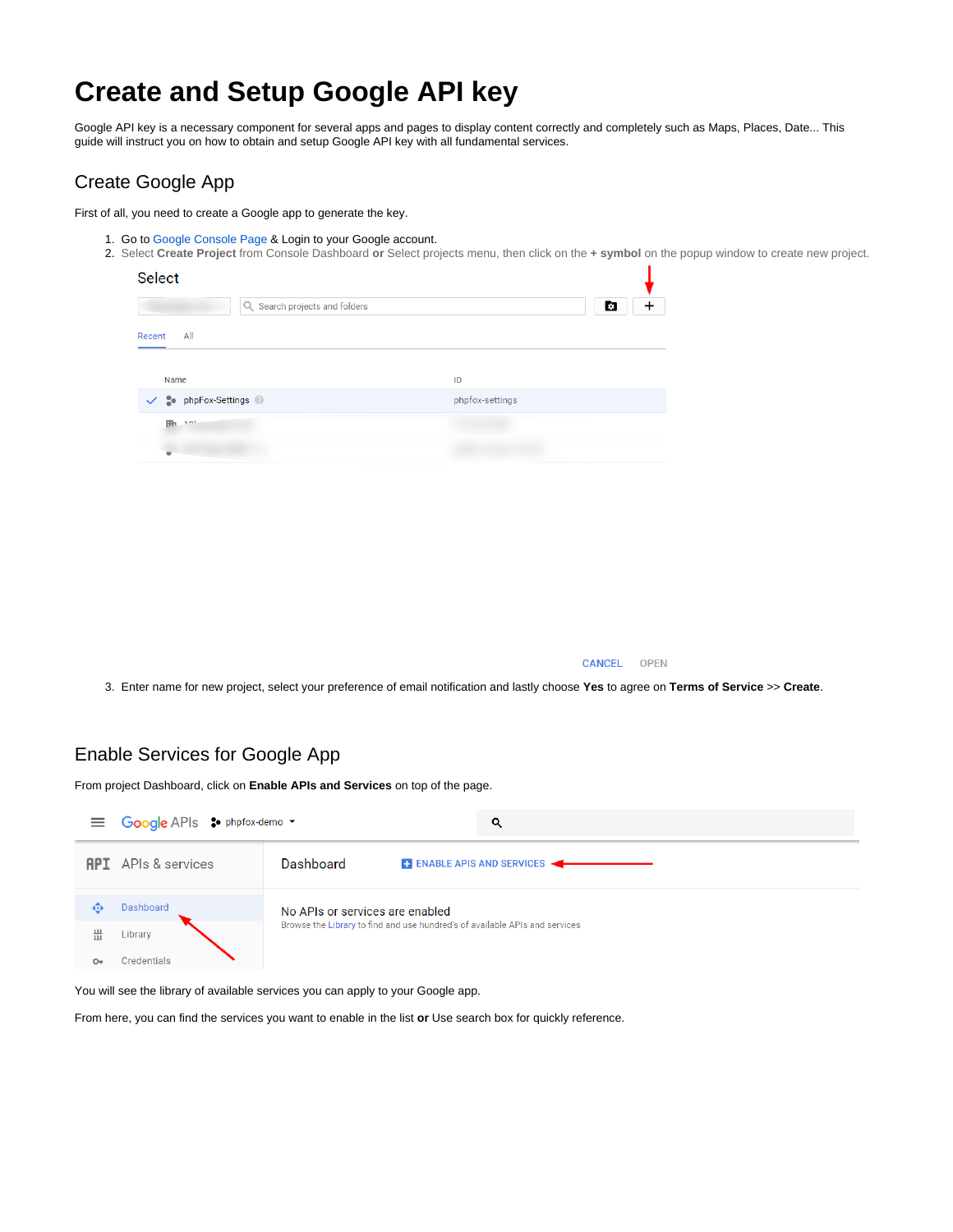| Welcome to the new API Library<br>The new API Library has better documentation, more links, and a smarter search experience.<br>Tell us what you think |                                   |                                      |                                                                                          |                                                                                      |
|--------------------------------------------------------------------------------------------------------------------------------------------------------|-----------------------------------|--------------------------------------|------------------------------------------------------------------------------------------|--------------------------------------------------------------------------------------|
| Q<br>Search for APIs & services                                                                                                                        |                                   |                                      |                                                                                          |                                                                                      |
|                                                                                                                                                        |                                   |                                      |                                                                                          |                                                                                      |
| Maps                                                                                                                                                   |                                   |                                      |                                                                                          | VIEW ALL (18)                                                                        |
|                                                                                                                                                        |                                   |                                      |                                                                                          |                                                                                      |
| Google Maps Android API<br>Google                                                                                                                      | Google Maps SDK for iOS<br>Google | Google Maps JavaScript API<br>Google | Google Places API for Android<br>Google                                                  | Google Places API for iOS<br>Google                                                  |
| Maps for your native Android app.                                                                                                                      | Maps for your native iOS app.     | Maps for your website                | Make your Android app stand out<br>with detailed information about<br>100 million places | Make your iOS app stand out with<br>detailed information about 100<br>million places |

Next we will guide you on how to enable a service, for instance "**Google Calendar API**" which is vital for displaying date and time on several components.

1. Type "**Google Calendar API**" into the search box, and select it from result list. Google APIs So phpfox-demo v  $\alpha$ 

| Search | Google Calendar API                                       |                                                         | × |
|--------|-----------------------------------------------------------|---------------------------------------------------------|---|
|        | 2 results                                                 |                                                         |   |
|        | 31                                                        | $\overline{31}$                                         |   |
|        | <b>Google Calendar API</b><br>Google                      | <b>CalDAV API</b><br>Google                             |   |
|        | Integrate with Google Calendar<br>using the Calendar API. | Integrate with Google Calendar<br>using the CalDAV API. |   |

2. Select **Enable** to activate this service. You sucessfully enabled the service for your Google app.

| ≡            | Google APIs : phpfox-demo -                                                                                        |                                                                                                                                                                                                                                                                                          | Q                                                                                                              |
|--------------|--------------------------------------------------------------------------------------------------------------------|------------------------------------------------------------------------------------------------------------------------------------------------------------------------------------------------------------------------------------------------------------------------------------------|----------------------------------------------------------------------------------------------------------------|
| $\leftarrow$ | <b>API Library</b>                                                                                                 |                                                                                                                                                                                                                                                                                          |                                                                                                                |
|              | 3 <sup>1</sup>                                                                                                     | Google Calendar API<br>Google<br>Integrate with Google Calendar using the Calendar API.<br>TRY THIS API <sup>C</sup><br><b>ENABLE</b>                                                                                                                                                    |                                                                                                                |
|              | <b>Type</b><br><b>APIs &amp; services</b><br><b>Last updated</b><br>9/2/17, 12:29 AM<br>Category<br><b>G</b> Suite | <b>Overview</b><br>related objects, such as calendars or access controls.<br>Learn more [2]<br><b>About Google</b>                                                                                                                                                                       | The Calendar API lets you display, create and modify calendar events as well as work with many other calendar- |
|              | Service name<br>calendar-<br>json.googleapis.com                                                                   | Google's mission is to organize the world's information and make it universally accessible and useful. Through<br>products and platforms like Search, Maps, Gmail, Android, Google Play, Chrome and YouTube, Google plays a<br>meaningful role in the daily lives of billions of people. |                                                                                                                |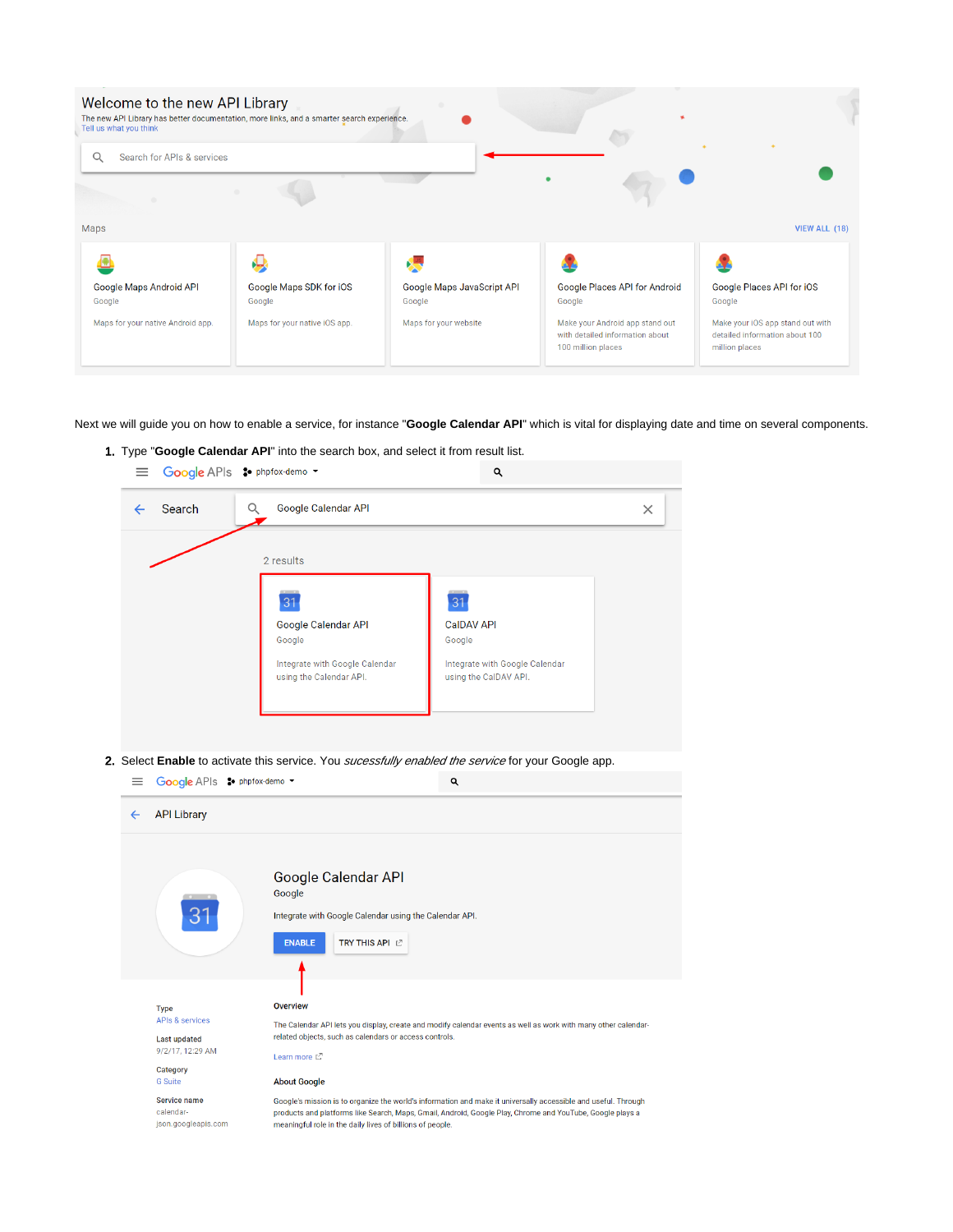0 displays correctly on your site. **Map & Location service:** Google Places API Web Service Google Places API Web Service Google Maps Geocoding API Google Maps Geolocation API Google Maps JavaScript API

We highly recommend you to go back and continue to enable these below services for your Google app to ensure all settings work and content

**Google Static Maps API** (required for **Events** app)

**Video service:**

Youtube Data API v3

#### Generate Google API Key from Google App

After enabling all necessary services, we need to generate the API key to use to setup in phpFox setting.

Go back to **Dashboard** and select **Credentials** from left menu.

| $\equiv$       | Google APIs : phpfox-demo - |                                                                                                                | Q                                               |                                   |                                                                                                   |
|----------------|-----------------------------|----------------------------------------------------------------------------------------------------------------|-------------------------------------------------|-----------------------------------|---------------------------------------------------------------------------------------------------|
|                | <b>API</b> APIs & services  | Dashboard<br><b>E. ENABLE APIS AND SERVICES</b>                                                                |                                                 |                                   |                                                                                                   |
| ŵ              | Dashboard                   | No APIs or services are enabled<br>Browse the Library to find and use hundred's of available APIs and services |                                                 |                                   |                                                                                                   |
| 쁣              | Library                     |                                                                                                                |                                                 |                                   |                                                                                                   |
| O <sub>T</sub> | Credentials                 | Popular APIs and services                                                                                      |                                                 |                                   |                                                                                                   |
|                |                             |                                                                                                                | M                                               |                                   | 文→A                                                                                               |
|                |                             | <b>Google Drive API</b>                                                                                        | <b>Gmail API</b>                                | Google Maps Android API           | <b>Google Cloud Translation API</b>                                                               |
|                |                             | Google                                                                                                         | Google                                          | Google                            | Google                                                                                            |
|                |                             | The Google Drive API allows<br>clients to access resources from<br>Google Drive                                | Flexible, RESTful access to the<br>user's inbox | Maps for your native Android app. | The Google Cloud Translation API<br>lets websites and programs<br>integrate with Google Translate |

Select **Create credentials** and choose **API key** from the drop down list.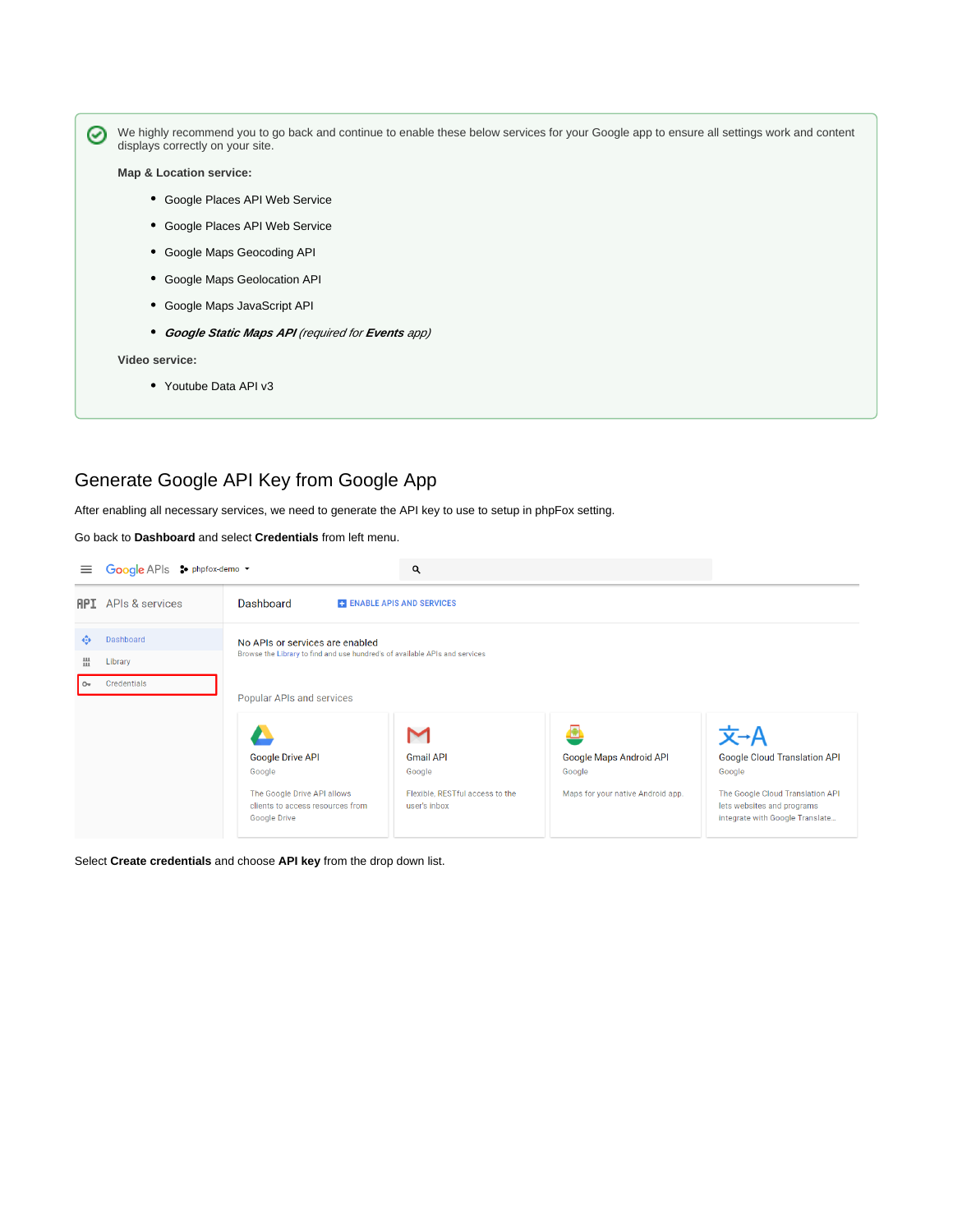

A popup will show up with a generated API key of the app. You now have your Google API key, note this key down.

# API key created

Use this key in your application by passing it with the key=API\_KEY parameter.

Your API key 冋 Albert Louis Communication of the Communication

A Restrict your key to prevent unauthorized use in production.

**CLOSE RESTRICT KEY**